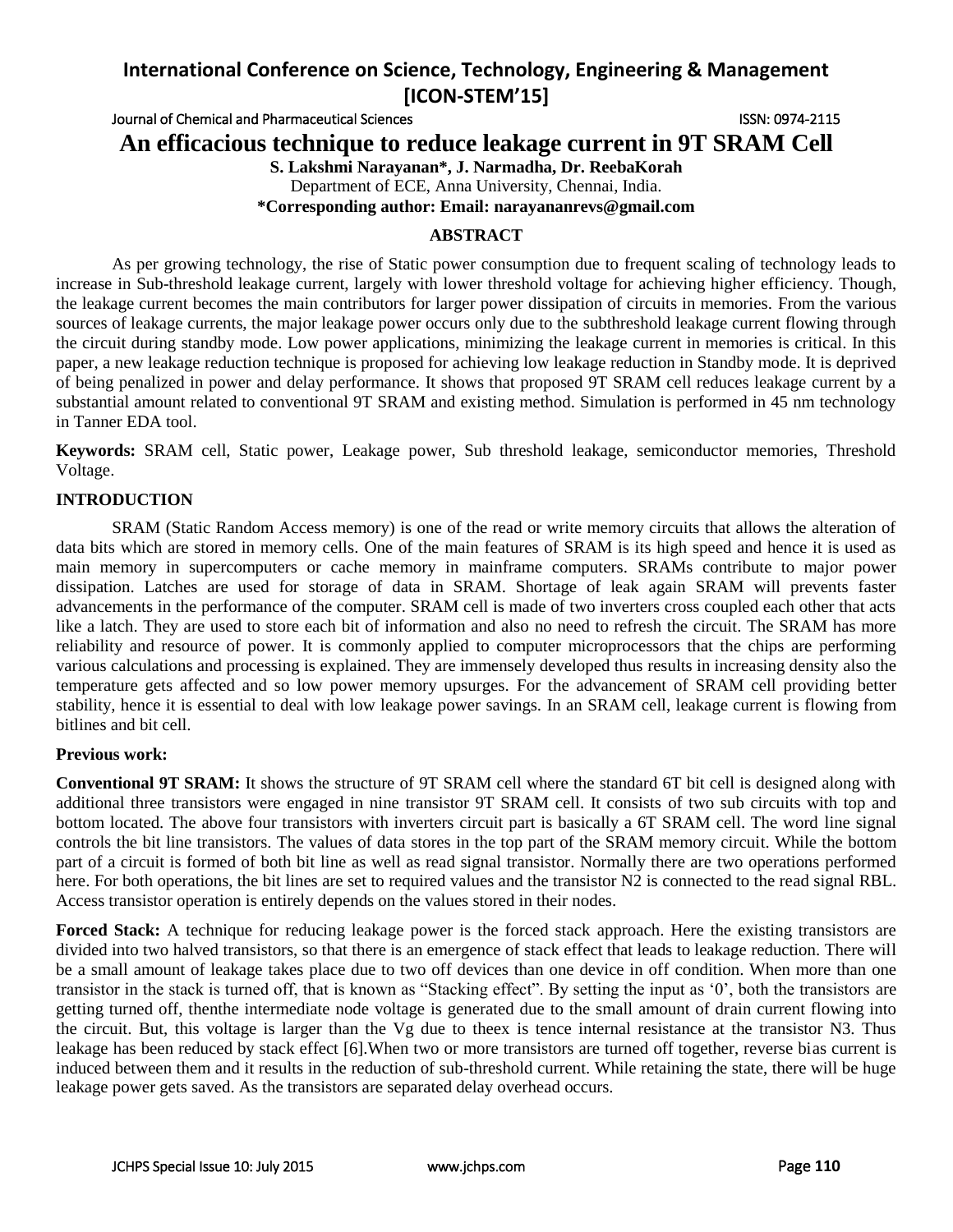



Fig.1.Conventional 9T SRAM Fig.2.Forced Transistor Stacking

# **PROPOSED WORK**

In this proposed technique, there are two processes takes place. One is biasing the source and the other one is providing bias to the wordlines. This technique is most appropriate for reducing leakage in standby mode. Here's a pull down transistor N8 is connected to the gate terminal of the bitline transistor N5 which is connected to the word line is presented in. In active mode by locating the wordline high, will increase the gate voltage. While in standby mode, the wordline must be kept low which makes the transistor M7 in off condition. Once the wordline gets is not selected, a voltage is applied to the bitlines which may block the leakage current flowing through the region. There will be an appearance of body effect and thus causes the threshold voltage to be higher and the sub threshold leakage has been reduced drastically. Also the stability will be preserved while reducing the leakage. Thus, by applying the technique wordline and bitline will cause the leakage to be reduced considerably.



**Fig.3.Proposed Technique design**



**Fig.4.Output of Proposed Technique**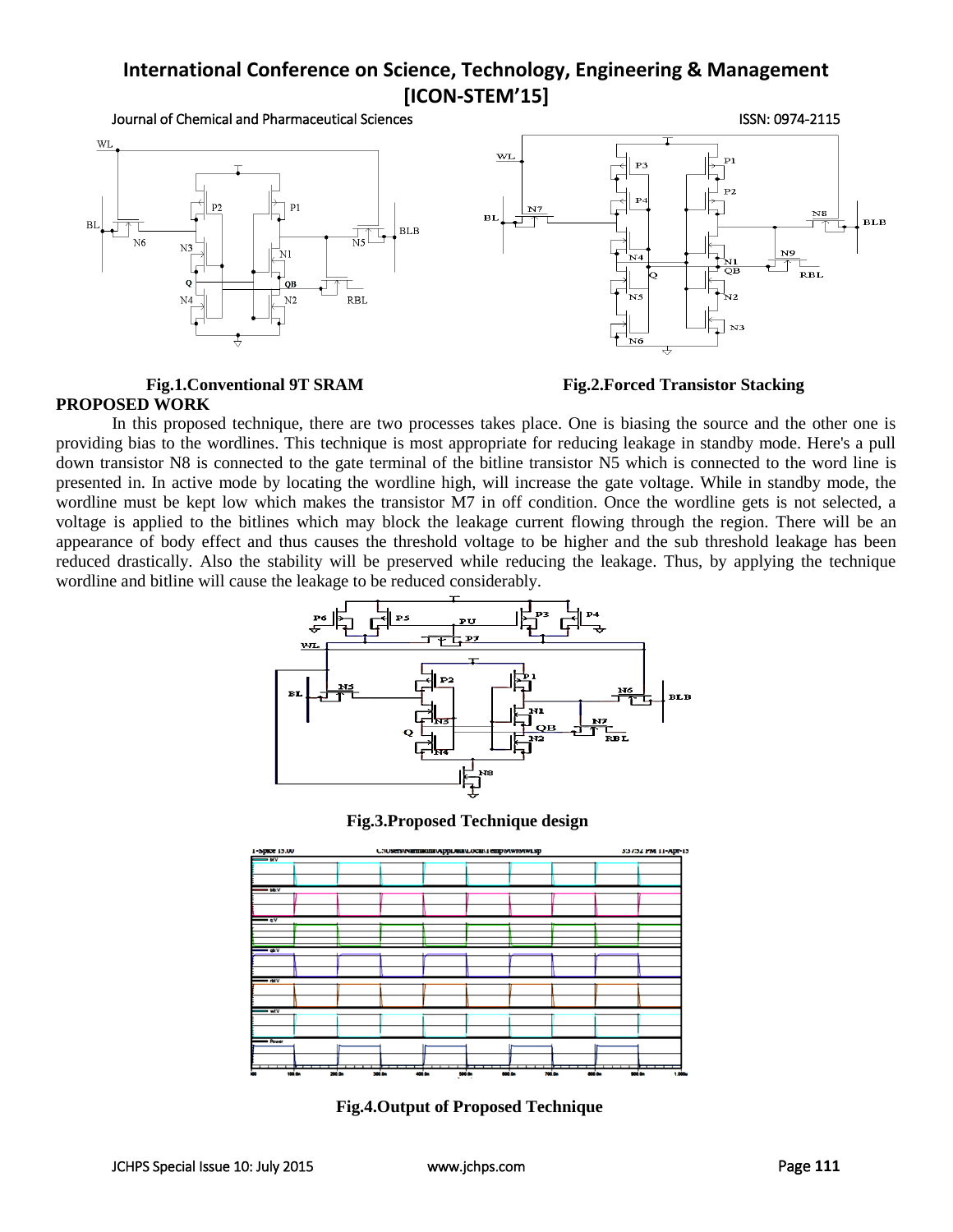| <b>Techniques</b>                 | <b>Active Mode</b> |                   | <b>Standby Mode</b>          |
|-----------------------------------|--------------------|-------------------|------------------------------|
|                                   | <b>Power</b>       | <b>Delay</b>      | <b>Sub-threshold Leakage</b> |
|                                   | (In Watts)         | $(In$ $ns)$       | <b>Current (In Amps)</b>     |
| <b>Conventional 9T SRAM</b>       | 2.29E-005          | 95.20             | 310.6mA                      |
| <b>Forced Stack</b>               | 2.46E-008          | 104.98            | $151.1 \mu A$                |
| <b>Proposed Technique</b>         | 9.45E-005          | 102.9             | $21.27\mu A$                 |
| <b>Power Consumption in Watts</b> |                    |                   | Delay (in ns)                |
| $2.50E - 05$                      |                    | 120<br>100<br>t a |                              |





Sub-threshold leakage(in Amps)



**Fig.5.Illuminates the amount of power consumed, delay and Sub-threshold leakage existing technique at the 45nm technology in active and standby modes**

**Comparison Chart** 





**Fig.6.Illuminates the comparison chart of power, delay and Sub threshold leakage in active and standby modes**